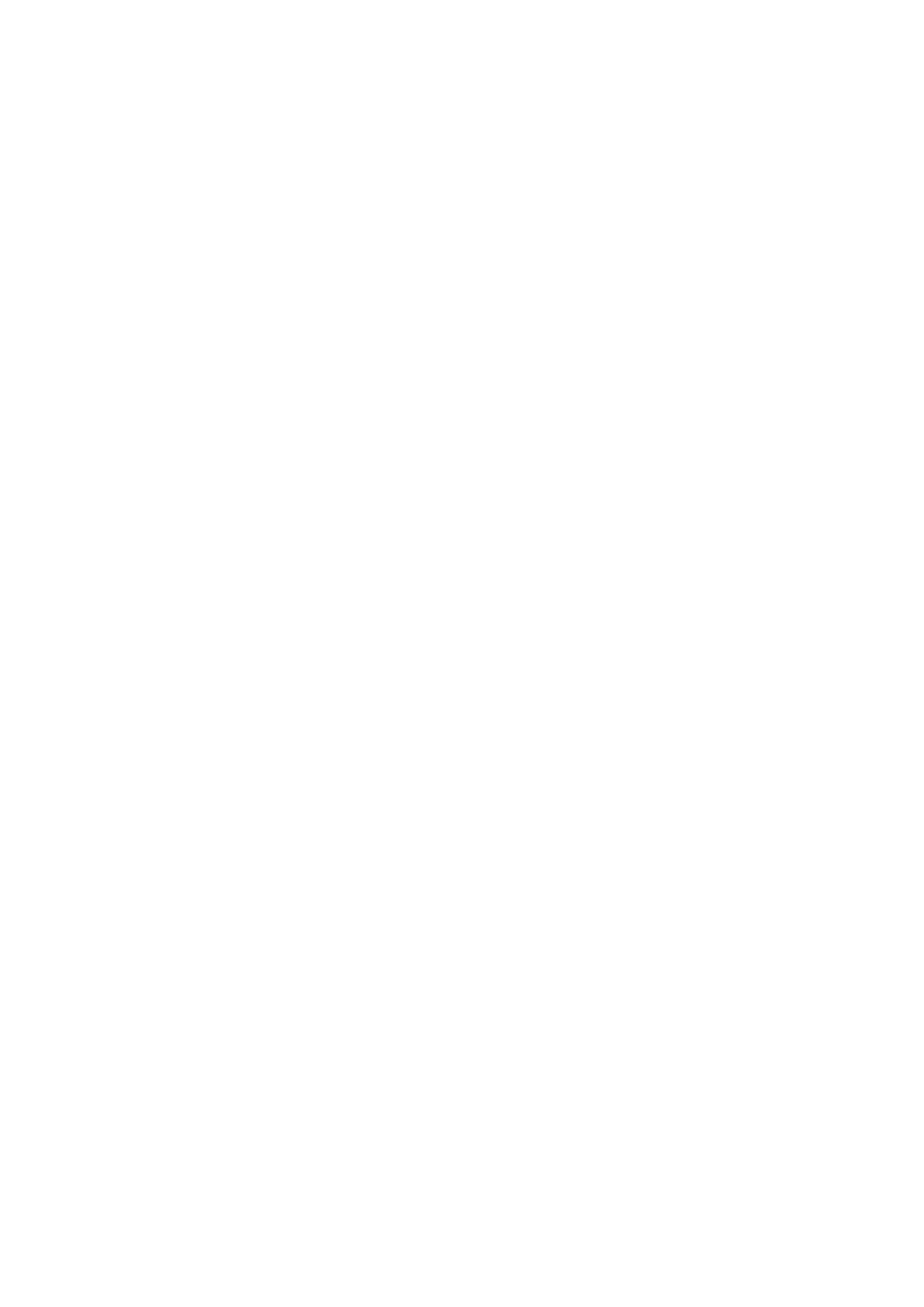

## **1 Welcome**

Member F Auva'a led the meeting in prayer.

## **2 Apologies**

Resolution number PPK/2022/49

MOVED by Chairperson B Catchpole, seconded by Member S Smurthwaite:

## **That the Papakura Local Board:**

#### **a) accept the apologies from Members G Hawkins and K Mealamu for absence.**

**CARRIED**

## **3 Declaration of Interest**

Member F Auva'a declared an interest in Item 13: 2021/2022 Papakura Local Grant and Multiboard Grant Round Two, Grant Allocations, in relation to application no LG2214-221 Papakura High School and did not speak or vote on this item.

## **4 Confirmation of Minutes**

Resolution number PPK/2022/50

MOVED by Chairperson B Catchpole, seconded by Deputy Chairperson J Robinson:

#### **That the Papakura Local Board:**

**a) confirm the ordinary minutes of its meeting, held on Wednesday, 23 March 2022, as true and correct.**

**CARRIED**

#### **5 Leave of Absence**

There were no leaves of absence.

## **6 Acknowledgements**

#### **6.1 Acknowledgement - Vaisakhi Day for Community**

The board acknowledged Vaisakhi Day celebrated by the Sikh community on 14 April 2022.

Vaisakhi has been a harvest festival in Punjab, an area of northern India, for a long time - even before it became important to Sikhs. It is one of the most important dates in the Sikh calendar and is celebrated either on 13 or 14 April every year. It is a day to celebrate 1699 - the year when Sikhism was born as a collective faith.

Resolution number PPK/2022/51

MOVED by Chairperson B Catchpole, seconded by Member S Smurthwaite:

#### **That the Papakura Local Board:**

**a) wish the Sikh Community a belated happy Vaisakhi Day which was celebrated on 14 April 2022.**

#### **CARRIED**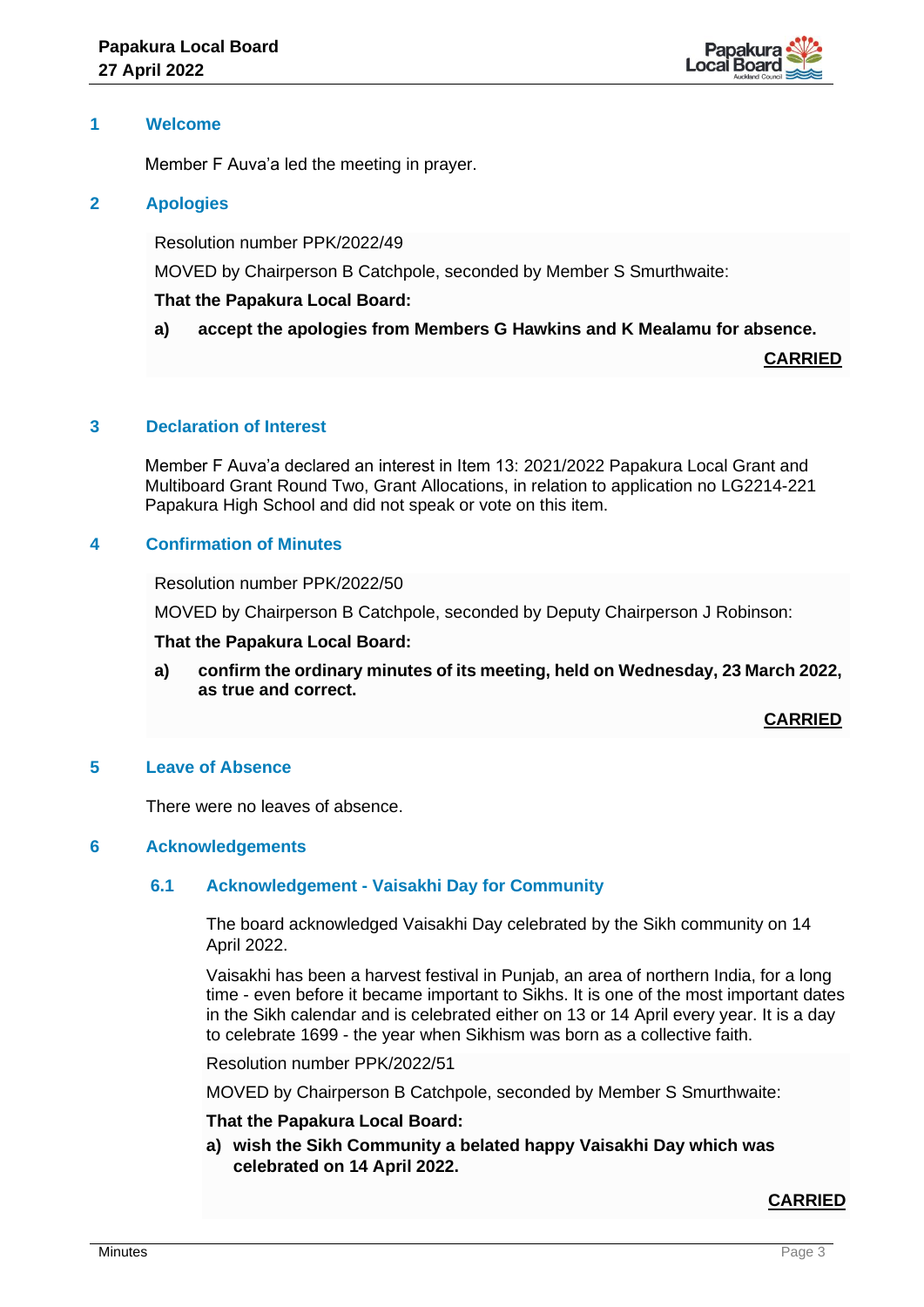

## **7 Petitions**

There were no petitions.

#### **8 Deputations**

## **8.1 Deputation - Counties Manukau Badminton Association Inc**

Resolution number PPK/2022/52

MOVED by Chairperson B Catchpole, seconded by Member F Auva'a:

## **That the Papakura Local Board:**

**a) thank Dennis Greenman, Building Committee Chairman of Counties Manukau Badminton, for his attendance and presentation to the board.**

**CARRIED**

## **9 Public Forum**

## **9.1 Public Forum - Jonathan Zhang**

Jonathan Zhang a resident of Scott Road, Papakura was in attendance to speak to the board regarding deciduous tree leaf-drop during autumn/winter and impact on drains; and a request to consider installation of speed bumps to slow down traffic on Scott Road.

Resolution number PPK/2022/53

MOVED by Member F Auva'a, seconded by Deputy Chairperson J Robinson:

#### **That the Papakura Local Board**

**a) thank Jonathan Zhang for his attendance and presentation to the board.**

**CARRIED**

## **10 Extraordinary Business**

There was no extraordinary business.

## **11 Governing Body Member's Update**

Councillor Daniel Newman's written report was tabled at the meeting.

A copy of the report has been placed on the official minutes and is available on the Auckland Council website as a minutes attachment.

Resolution number PPK/2022/54

MOVED by Chairperson B Catchpole, seconded by Member F Auva'a:

#### **That the Papakura Local Board:**

**a) receive Councillor Angela Dalton and Councillor Daniel Newman's updates.**

## **CARRIED**

## **Attachments**

A Councillor Daniel Newman's Report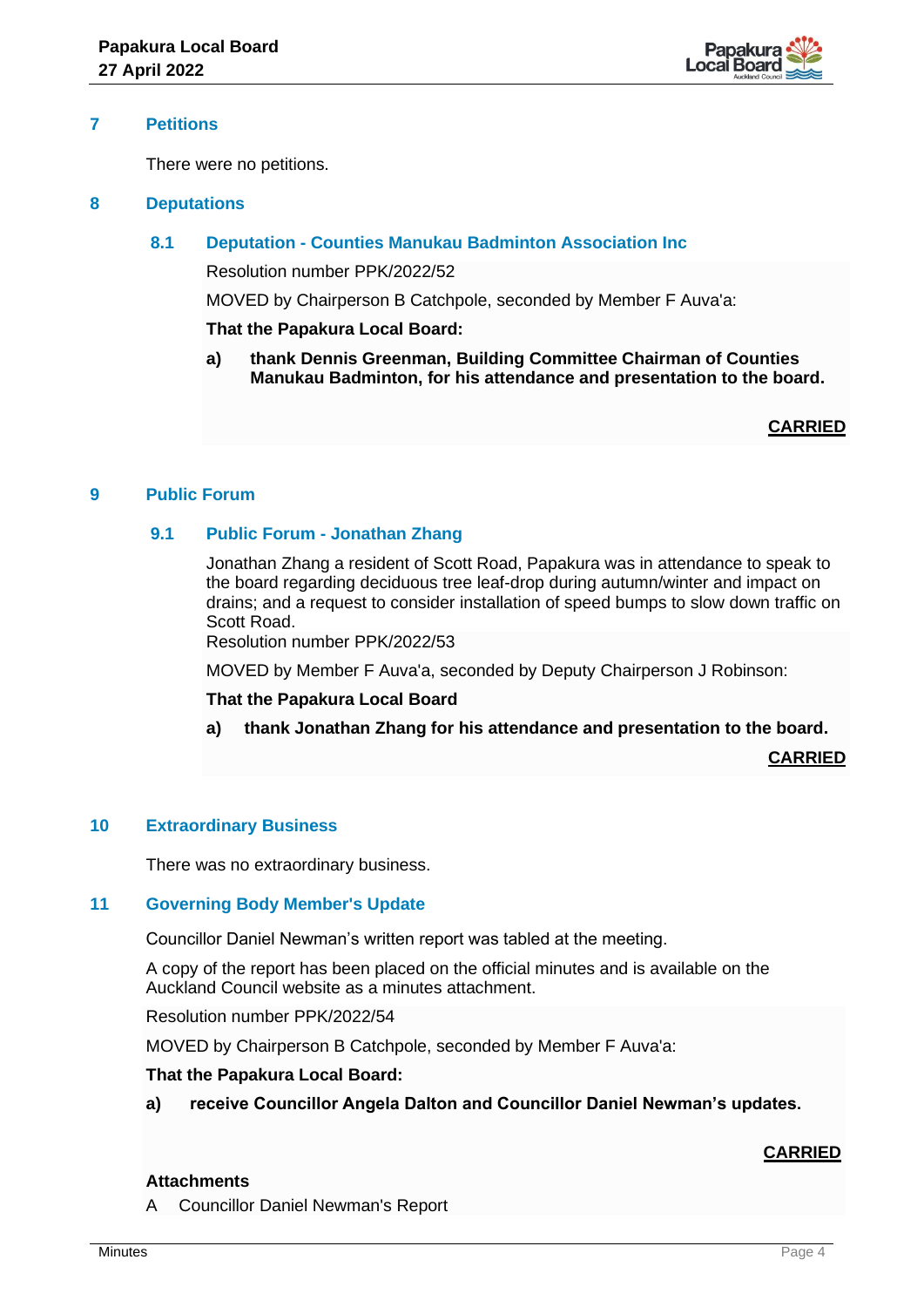

## **12 Chairperson's Update**

Resolution number PPK/2022/55

MOVED by Chairperson B Catchpole, seconded by Member F Auva'a:

## **That the Papakura Local Board:**

**a) receive the Chairperson's updates.**

## **CARRIED**

# **13 2021/2022 Papakura Local Grant and Multiboard Grant Round Two, Grant Allocations**

Resolution number PPK/2022/56

MOVED by Deputy Chairperson J Robinson, seconded by Chairperson B Catchpole:

## **That the Papakura Local Board:**

**a) agree to fund, part-fund or decline each application received in the Papakura Local Grants Round Two listed in Table One.**

| <b>Application</b><br>ID | <b>Organisation</b>                                                                  | <b>Requesting</b><br>funding for                                                                                                                                                                    | <b>Amount</b><br>requested | <b>Local</b><br><b>Board</b><br><b>Decision</b> |
|--------------------------|--------------------------------------------------------------------------------------|-----------------------------------------------------------------------------------------------------------------------------------------------------------------------------------------------------|----------------------------|-------------------------------------------------|
| LG2214-<br>203           | <b>The Rising</b><br><b>Foundation</b><br>Trust                                      | <b>Towards the</b><br>programme<br>coordinator wages<br>at Papakura High<br><b>School from 14</b><br>June 2022 to 12<br><b>July 2022</b>                                                            | \$4,615.00                 | \$2,000.00                                      |
| LG2214-<br>204           | Papakura &<br><b>District</b><br><b>Historical</b><br><b>Society</b><br>Incorporated | <b>Towards removal</b><br>of old signage and<br>printing and<br>installing new<br>signage                                                                                                           | \$4,323.75                 | \$4,000.00                                      |
| LG2214-<br>206           | Papakura<br><b>Business</b><br><b>Association</b>                                    | <b>Towards project</b><br>management,<br>installation,<br>removal and site<br>logistics of<br><b>Christmas lights at</b><br>the centre of<br>Papakura from 17<br>November 2022 to<br>9 January 2023 | \$5,000.00                 | \$2582.36                                       |
| LG2214-<br>207           | Papakura<br><b>City Football</b><br>Club                                             | <b>Towards the</b><br>purchase of<br>flexigoals,<br>footballs, training<br>bibs and field cut<br>marker sets                                                                                        | \$4,972.00                 | \$1,000.00                                      |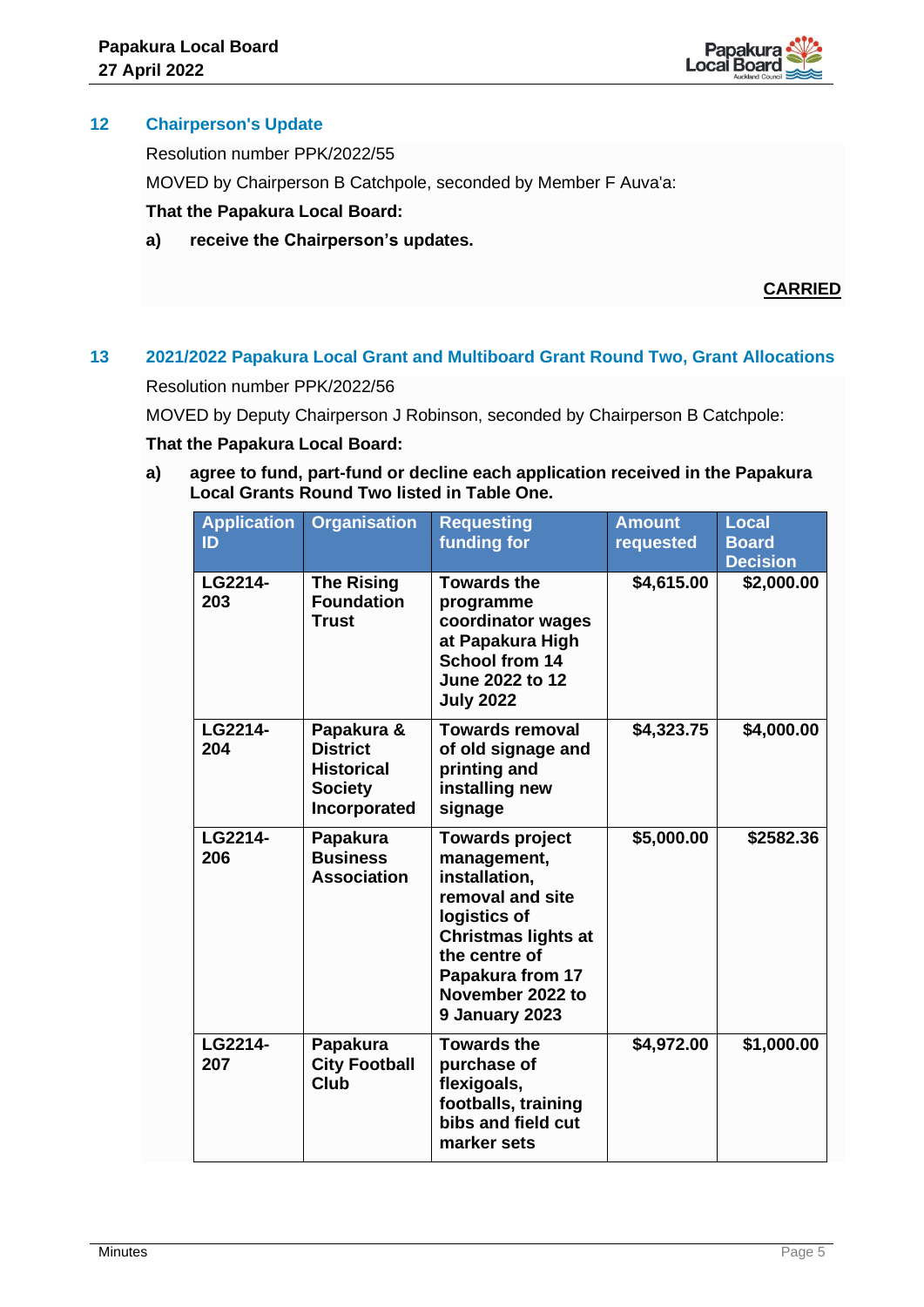

| LG2214-<br>209 | <b>Kura Care</b><br><b>Trust</b>                                                                              | <b>Towards Whanau</b>                                                                                                                                                                                         | \$4,104.00 | \$4,104.00                                         |
|----------------|---------------------------------------------------------------------------------------------------------------|---------------------------------------------------------------------------------------------------------------------------------------------------------------------------------------------------------------|------------|----------------------------------------------------|
|                |                                                                                                               | Hotaka programme<br>operating costs at<br>the Clevedon<br><b>School Hall from</b><br><b>June 2022 to</b><br>November 2022.                                                                                    |            |                                                    |
| LG2214-<br>210 | <b>Drury</b><br><b>Playcentre</b>                                                                             | <b>Towards repainting</b><br>the interior of the<br><b>Drury Playcentre</b>                                                                                                                                   | \$5,000.00 | \$2,000.00                                         |
| LG2214-<br>211 | Little<br><b>Sunbeams</b><br><b>ECE</b>                                                                       | <b>Towards subsiding</b><br>provision of pool<br>and swimming<br>instructor to<br>provide swimming<br><b>lessons at Little</b><br><b>Sunbeams ECE</b>                                                         | \$5,000.00 | \$5,000.00                                         |
| LG2214-<br>212 | <b>Fur Paws</b><br><b>Sake</b>                                                                                | <b>Towards the costs</b><br>of spays, neuters<br>and vet care for the<br>cats in the<br>Papakura area                                                                                                         | \$1,000.00 | <b>Declined</b><br>due to<br>insufficient<br>funds |
| LG2214-<br>213 | <b>Auckland</b><br>Paraplegic<br>and<br><b>Physically</b><br><b>Disabled</b><br><b>Association</b><br>Inc.    | <b>Towards wages for</b><br>the sport<br>development<br>officer and<br>manager for the<br>2022/2023 events<br>at Red Hill Primary<br>and Papakura<br><b>Athletics from</b><br><b>June to December</b><br>2022 | \$4,379.68 | \$2,000.00                                         |
| LG2214-<br>216 | <b>Solomon</b><br><b>Islands</b><br><b>Auckland</b><br><b>Wantok</b><br><b>Association</b><br>Incorporated    | <b>Towards venue</b><br>hire, stationary,<br>refreshments,<br>sports equipment<br>and microphone<br>and speaker                                                                                               | \$5,000.00 | \$1,200.00                                         |
| LG2214-<br>217 | <b>Auckland</b><br><b>Southern</b><br><b>District</b><br><b>Chinese</b><br><b>Association</b><br>Incorporated | <b>Towards venue</b><br>hire, accounting<br>services and<br>instructor fees.                                                                                                                                  | \$3,662.00 | <b>Declined</b><br>due to<br>insufficient<br>funds |
| LG2214-<br>219 | Youthline<br><b>Auckland</b><br><b>Charitable</b><br><b>Trust</b>                                             | <b>Contribution</b><br>towards the 2022<br><b>Papakura</b><br>Youthline budget                                                                                                                                | \$5,000.00 | \$2,000.00                                         |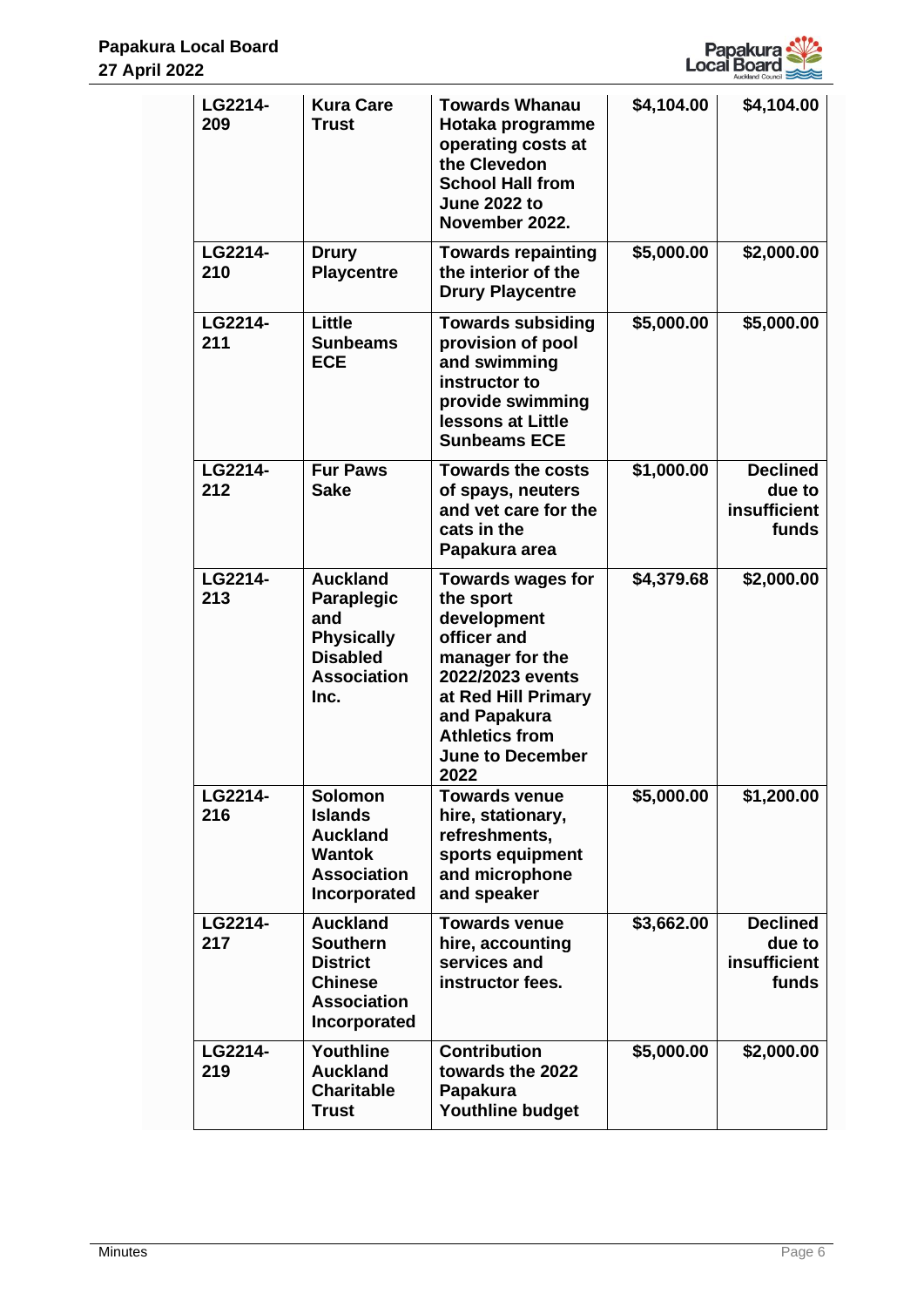

| LG2214-<br>220 | <b>Te Whakaora</b><br>Tangata               | <b>Contribution</b><br>towards the<br>delivery of the<br><b>Family Restoration</b><br><b>Course from June</b><br>to August 2022                                                                                                     | \$5,000.00   | \$550.00                              |
|----------------|---------------------------------------------|-------------------------------------------------------------------------------------------------------------------------------------------------------------------------------------------------------------------------------------|--------------|---------------------------------------|
| LG2214-<br>221 | Papakura<br><b>High School</b>              | <b>Towards the</b><br>purchase, delivery<br>and installation of<br>library shelving                                                                                                                                                 | \$3,378.15   | \$2,000.00                            |
| LG2214-<br>222 | <b>Badminton</b><br><b>New Zealand</b>      | <b>Towards venue</b><br>hire, shuttles and<br>uniform for the<br><b>NZBL</b> junior league<br>at Counties<br><b>Manukau</b><br><b>Badminton</b><br><b>Association in</b><br>Papakura from 10<br>June 2022 to 12<br><b>June 2022</b> | \$5,000.00   | \$1,043.00<br>(towards<br>venue hire) |
| LG2214-<br>224 | <b>Drury United</b><br><b>Football Club</b> | <b>Towards coaching</b><br>fees, training shirts<br>for the<br>participants, polos<br>shirts for the<br>coaches and<br>footballs for the<br>'have a go'<br>programme                                                                | \$5,000.00   | \$1,000.00                            |
| LG2214-<br>225 | Papakura<br><b>City Football</b><br>Club    | <b>Towards the</b><br>redevelopment of<br>the Papakura City<br><b>Football Club</b>                                                                                                                                                 | \$39,867.00  | \$39,867.00                           |
| <b>Total</b>   |                                             |                                                                                                                                                                                                                                     | \$110,301.58 | \$70,346.36                           |

**b) agree to fund, part-fund or decline each application received in the Multiboard Round Two listed in Table Two.**

| <b>Application</b><br>ID | <b>Organisation</b>          | <b>Requesting</b><br>funding for                                                                                                   | <b>Amount</b><br>requested | Local<br><b>Board</b><br><b>Decision</b> |
|--------------------------|------------------------------|------------------------------------------------------------------------------------------------------------------------------------|----------------------------|------------------------------------------|
| MB2022-201               | Fix Up, Look<br><b>Sharp</b> | <b>Towards leasing</b><br>costs in East<br><b>Tamaki from June</b><br>2022 until April<br>2023.                                    | \$2,500.00                 | \$500.00                                 |
| MB2022-212               | <b>David Riley</b>           | <b>Towards four</b><br>bilingual Pacific<br>superhero<br>children's books<br>and audiobooks<br>from June 2022 to<br>September 2022 | \$3,000.00                 | \$1,500.00                               |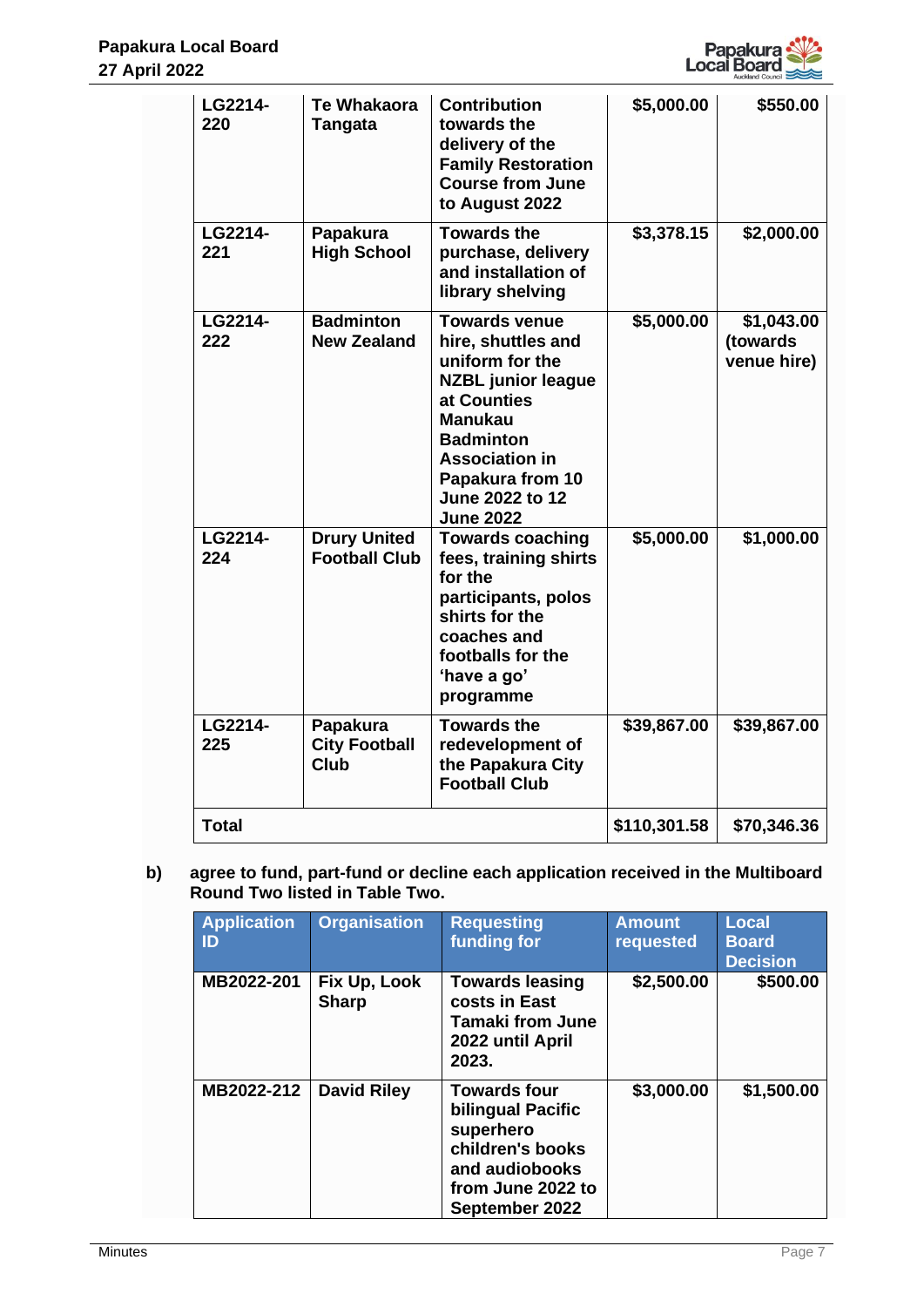

| MB2022-220 | <b>Bellyful New</b><br><b>Zealand Trust</b>                                                         | <b>Towards meal</b><br>production,<br>volunteer<br>support, and<br>delivery costs in<br><b>Auckland (June</b><br>2022 - December<br>2023)                                                                                             | \$2,000.00  | <b>Declined</b><br>due to<br>insufficient<br>funds |
|------------|-----------------------------------------------------------------------------------------------------|---------------------------------------------------------------------------------------------------------------------------------------------------------------------------------------------------------------------------------------|-------------|----------------------------------------------------|
| MB2022-229 | <b>The StarJam</b><br><b>Charitable</b><br><b>Trust</b>                                             | <b>Towards the</b><br>workshops costs<br>of tutor fees,<br>venue hire, tutor<br>and volunteer<br>training, regional<br>programme<br>coordinator's<br>salary and<br>equipment<br>between 1st June<br>2022 to 31st<br>December 2022.    | \$3,000.00  | \$1,000.00                                         |
| MB2022-234 | <b>Fiji Girmit</b><br><b>Foundation</b>                                                             | <b>Towards the</b><br><b>Girmit musical</b><br>festival and<br><b>Girmit seniors'</b><br>recognition event<br>in Mangere.                                                                                                             | \$5,000.00  | <b>Declined</b><br>due to<br>insufficient<br>funds |
| MB2022-236 | <b>Big Buddy</b><br><b>Mentoring</b><br><b>Trust</b>                                                | <b>Towards</b><br>operational costs<br>(such as wages,<br>rent, transport,<br>equipment) to<br>recruit volunteer<br>mentors for<br>young boys with<br>no father in their<br>lives in Auckland<br>(September 2022 -<br>September 2023) | \$10,000.00 | \$1,000.00                                         |
| MB2022-237 | <b>Pet Refuge</b><br><b>New Zealand</b><br><b>Charitable</b><br><b>Trust</b>                        | <b>Towards</b><br>administration<br>costs for the Pet<br>Refuge shelter in<br><b>Rosedale</b><br><b>Auckland (June</b><br>2022 - December<br>2022)                                                                                    | \$2,000.00  | <b>Declined</b><br>due to<br>insufficient<br>funds |
| MB2022-239 | <b>The</b><br>Operating<br><b>Theatre Trust</b><br><b>T/A Tim Bray</b><br><b>Theatre</b><br>Company | <b>Towards Gift a</b><br>Seat funding for<br>2,700 children to<br>attend The Whale<br><b>Rider in their</b><br>local area for free                                                                                                    | \$5,718.00  | \$2,000.00                                         |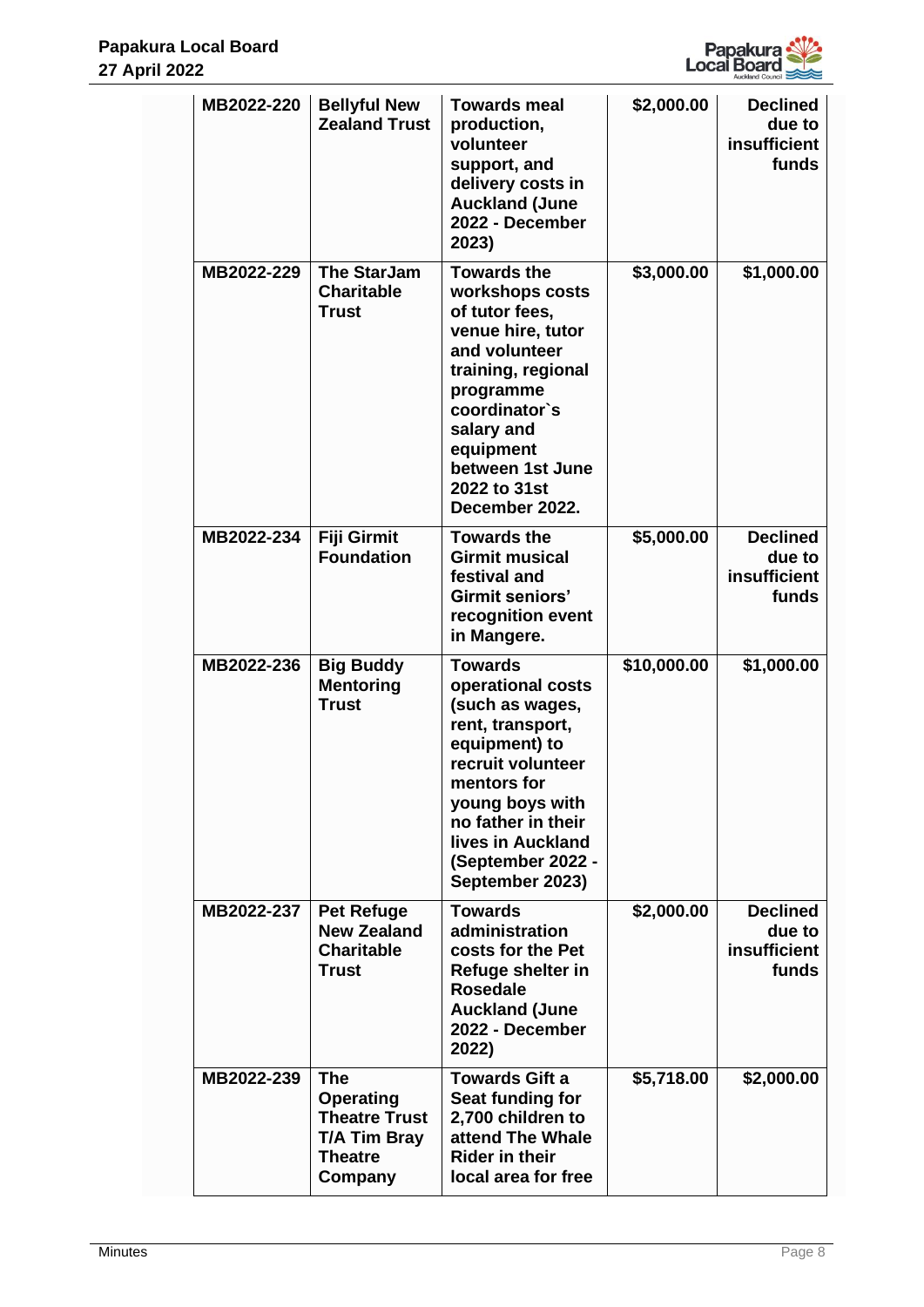

|              |                                                                     | (September 2022 -<br>December 2022)                                                                                                                                                                             |             |                                                    |
|--------------|---------------------------------------------------------------------|-----------------------------------------------------------------------------------------------------------------------------------------------------------------------------------------------------------------|-------------|----------------------------------------------------|
| MB2022-243   | <b>Anxiety New</b><br><b>Zealand Trust</b>                          | <b>Towards the</b><br>marketing<br>material costs<br>and wages of co-<br>ordinators and<br>facilitators of the<br><b>Community</b><br><b>Education</b><br>Webinars.                                             | \$2,500.00  | <b>Declined</b><br>due to<br>insufficient<br>funds |
| MB2022-248   | <b>KidsCan</b><br><b>Charitable</b><br><b>Trust</b>                 | <b>Towards items to</b><br>deliver the<br><b>KidsCan</b><br>programme in<br>schools and early<br>childhood centres<br>in Auckland (June<br>2022 - December<br>2022)                                             | \$4,000.00  | <b>Declined</b><br>due to<br>insufficient<br>funds |
| MB2022-260   | <b>Glass Ceiling</b><br><b>Arts</b><br><b>Collective</b><br>Limited | <b>Towards the</b><br>wages and<br>professional fees<br>of three teachers,<br>a support person,<br>a creative<br>director, a<br>producer, one<br>film editor and a<br>photographer for<br>two days<br>workshop. | \$5,000.00  | \$1,000.00                                         |
| <b>Total</b> |                                                                     |                                                                                                                                                                                                                 | \$47,218.00 | \$7,000.00                                         |

# **CARRIED**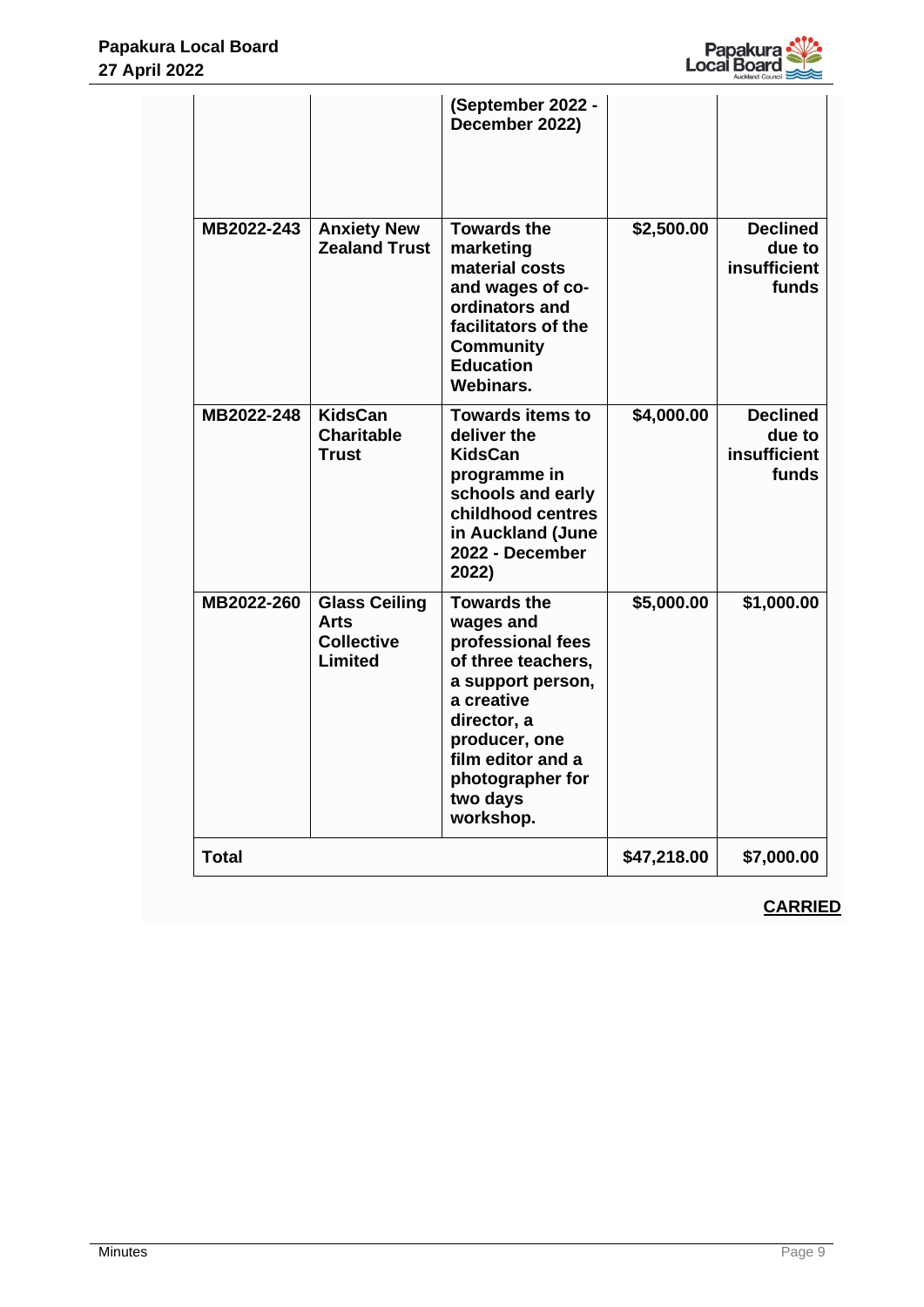

## **14 Te Kete Rukuruku programme – selection of tranche two sites for Māori naming**

Resolution number PPK/2022/57

MOVED by Chairperson B Catchpole, seconded by Member F Auva'a:

That the Papakura Local Board:

- **a) invite mana whenua to provide Māori names for 40 parks as detailed in Attachment B as part of Te Kete Rukuruku Tranche Two.**
- **b) request iwi consider one Māori name when covering contiguous sites should this be appropriate.**
- **c) endorse the Te Kete Rukuruku programme and process for Māori naming of parks and facilities, noting that it supports the visibility of te reo Māori and seeks to capture and tell the unique stories of Papakura and Tāmaki Makaurau.**
- **d) acknowledge the intent for Auckland Council to enter a mātauranga agreement that commits to upholding the correct use of Māori names and to use them only for purposes that have a community outreach or educational purpose (noncommercial use).**
- **e) note that it is expected the Māori names will be adopted by the local board for use as dual names to enrich the stories of our parks and support the Māori language to be visible, heard, spoken, and learned.**

**CARRIED**

## **15 Local board feedback on the draft 2021 Regional Parks Management Plan**

Note: Changes were made to the original motion, amending clause b) and c) with the agreement of the meeting.

Resolution number PPK/2022/58

MOVED by Member F Auva'a, seconded by Member S Smurthwaite:

#### **That the Papakura Local Board:**

- **a) receive the public feedback on the draft 2021 Regional Parks Management Plan**
- **b) provide formal feedback on the draft 2021 Regional Park Management Plan to the hearings panel:**
	- **i) The board is conscious there is a visitor centre in the Waitākere Ranges and believes there should also be a visitor centre in the Hunua Ranges.**
	- **ii) The board believes there is potential for tourism / economic development opportunity linking the Papakura train station to the Hunua trail and ultimately linking through to the Hauraki rail trail. A Hunua Ranges Visitor Centre could sit nicely within this opportunity.**
	- **iii) Remoteness of some of these parks would mean to cycle there would be problematic as there are no cycleways. It can be quite dangerous to ride on the rural roads. The board would welcome safety improvements to rural roads to allow for safe cycling connectivity to regional parks and other cycling networks.**
	- **iv) The board is mindful that the ceasing of grazing of stock on regional parks would create maintenance issues to keep the parks in a reasonable state. Grazing keeps weeds and grass down.**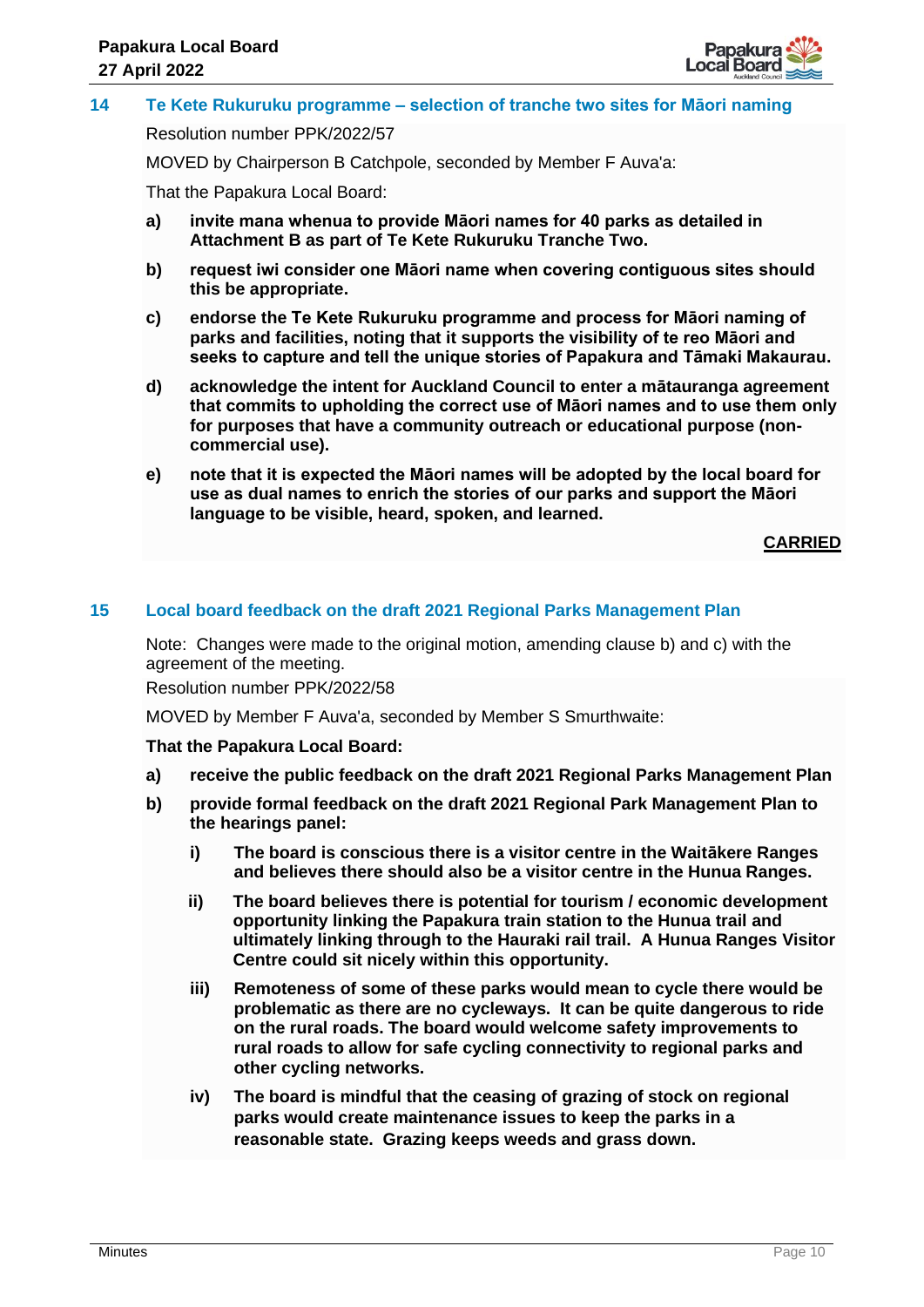

**c) appoint the Chairperson Brent Catchpole and Deputy Chairperson Jan Robinson to speak to the hearings panel on the boards feedback in b) on 9 May 2022.**

**CARRIED**

## **16 Auckland Transport - Activities in the Road Corridor Bylaw 2022**

Note: Changes to the original motion, amending clause a) with the agreement of the meeting.

Resolution number PPK/2022/59

MOVED by Chairperson B Catchpole, seconded by Member S Smurthwaite:

## **That the Papakura Local Board:**

**a) support the proposed Activities in the Road Corridor Bylaw 2022.**

**CARRIED**

## **17 Transport Emissions Reduction Plan**

Note: Changes to the original motion, amending clause c) with the agreement of the meeting.

Resolution number PPK/2022/60

MOVED by Chairperson B Catchpole, seconded by Member F Auva'a:

#### **That the Papakura Local Board:**

- **a) receive the progress update provided on the Transport Emissions Reduction Plan**
- **b) note the scale of the challenge to meet Auckland's transport emissions reduction target and that mode shift is the most powerful lever for reducing transport emissions**
- **c) provide feedback on:**
	- **i) ways to dramatically reduce transport emissions in its local board area, or more broadly, while achieving broader wellbeing outcomes:**
		- **more innovative alternatives to bus routes, such as the Auckland Transport AT Local app pilot in Conifer Grove / Takanini / Papakura central area.**
		- **The board is an advocate for planning for good community outcomes as development occurs: requiring developers to build the infrastructure for e-bike storage and charging, motorcycle parking, initiatives such as the city-hop car scheme - where residents can book and hire a vehicle for a period of time.**
		- **The board understands that road pricing might be an option to change behaviour but it is concerned about the impact that it would have on disadvantaged communities, either socio-economically or disadvantaged with public transport options.**
		- **ii) ways to increase uptake of walking, cycling and public transport for communities in its local board area:**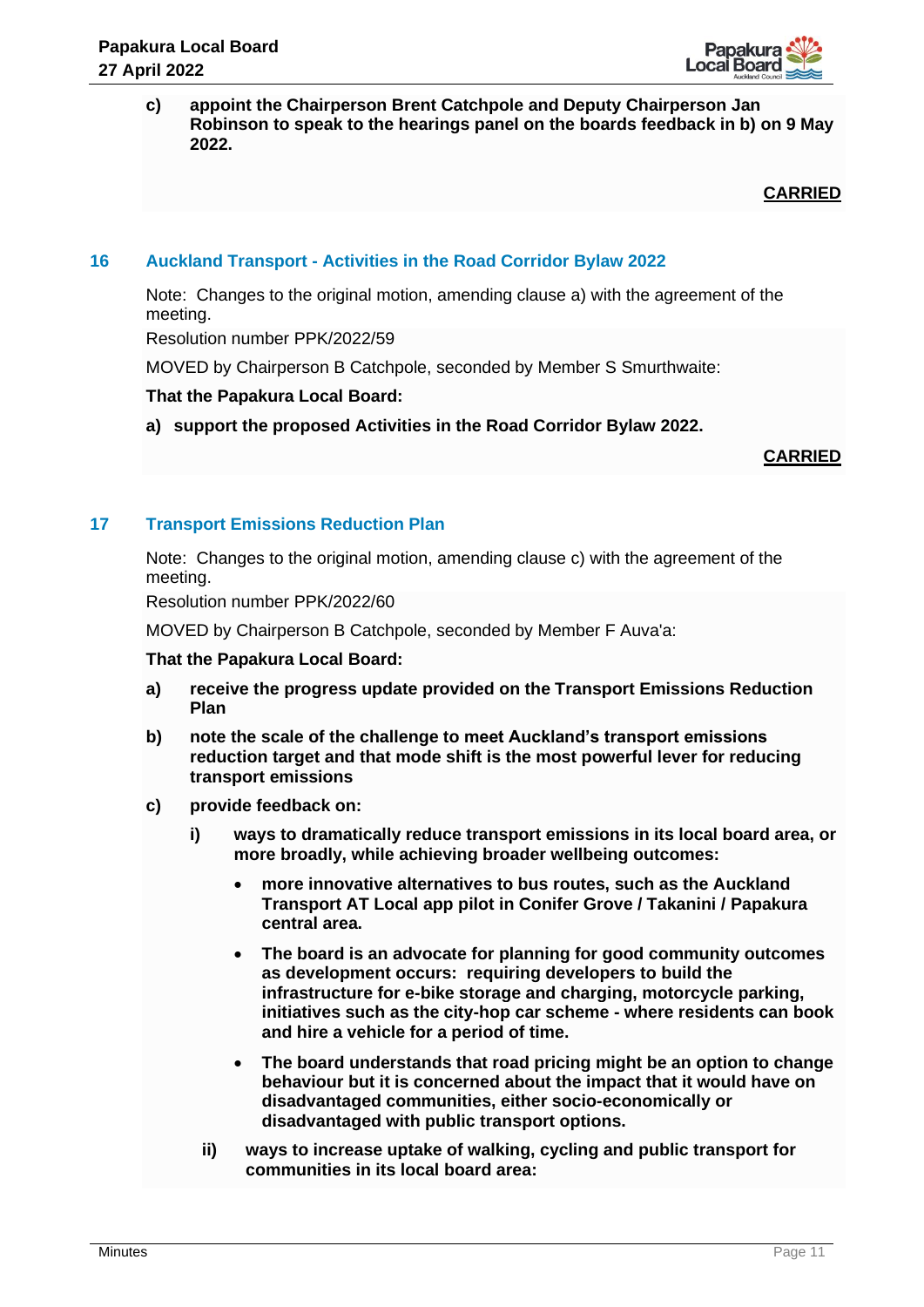

|      | Auckland Council                                                                                                                                                                                                                                                                                                                       |
|------|----------------------------------------------------------------------------------------------------------------------------------------------------------------------------------------------------------------------------------------------------------------------------------------------------------------------------------------|
|      | Public transport needs to be convenient, regular and reliable. The<br>$\bullet$<br>board understands the patronage of the Auckland Transport AT Local<br>app pilot grew, despite being in a lockdown and on a red setting in<br>the pandemic. The board advocates that more of these types of<br>services would be publicly supported. |
|      | The board is a strong advocate for a connected cycleway network in<br>$\bullet$<br>the south. Make it easy, safe and desirable to cycle.                                                                                                                                                                                               |
|      | Separated cycleways, ideally off-road separated cycleways, are an<br>$\bullet$<br>advocacy point for the board.                                                                                                                                                                                                                        |
|      | Investment is required in shared cycleway pathways. The recently<br>$\bullet$<br>opened southern path beside the motorway has been a huge success<br>that should connect into the town centre and other local pathways.                                                                                                                |
|      | The Papakura Local Board has a greenways/local pathway plan. The<br>$\bullet$<br>board would welcome a discussion on how to include these<br>pathways into the Auckland Transport Future Connect Cycleway and<br><b>Micromobility Plan.</b>                                                                                            |
|      | Significant development is happening and proposed to happen in<br>$\bullet$<br>Papakura, Takanini and Drury. Investment is required in the south<br>now to build the infrastructure as development occurs, rather than<br>trying to retrofit once development has occurred.                                                            |
|      | It appears the current focus is on central Auckland. We ask that an<br>$\bullet$<br>equitable / holistic approach be taken across Auckland and in<br>particular, in the south. There could potentially be partnership<br>opportunities with local boards in the longer term.                                                           |
| iii) | barriers that might prevent the implementation of a sustainable, healthy,<br>accessible, and equitable transport system for Auckland, and potential<br>solutions:                                                                                                                                                                      |
|      | The board sees the main barrier being lack of budget and lack of<br>$\bullet$<br>public transport uptake.                                                                                                                                                                                                                              |
|      | The board would like to see consideration of alternatives that might<br>achieve the same outcome but in a slightly different way.                                                                                                                                                                                                      |
|      | A can-do attitude and innovative thinking from all involved.<br>$\bullet$                                                                                                                                                                                                                                                              |
| iv)  | ways to build public support for the initiatives that will be introduced as<br>part of the Transport Emissions Reduction Plan:                                                                                                                                                                                                         |
|      | As with most things the public generally want to understand the<br>"what's in it for them". The current price of petrol is probably<br>fortuitous in that it will cause people to look for different options to<br>travel to reduce costs.                                                                                             |
|      | One of the main issues raised around public transport is that it is<br>$\bullet$<br>slow, unreliable and doesn't always go where people want it to go,<br>nor does it serve all sectors of the community.                                                                                                                              |
|      | <b>CARRIED</b>                                                                                                                                                                                                                                                                                                                         |
|      |                                                                                                                                                                                                                                                                                                                                        |
|      |                                                                                                                                                                                                                                                                                                                                        |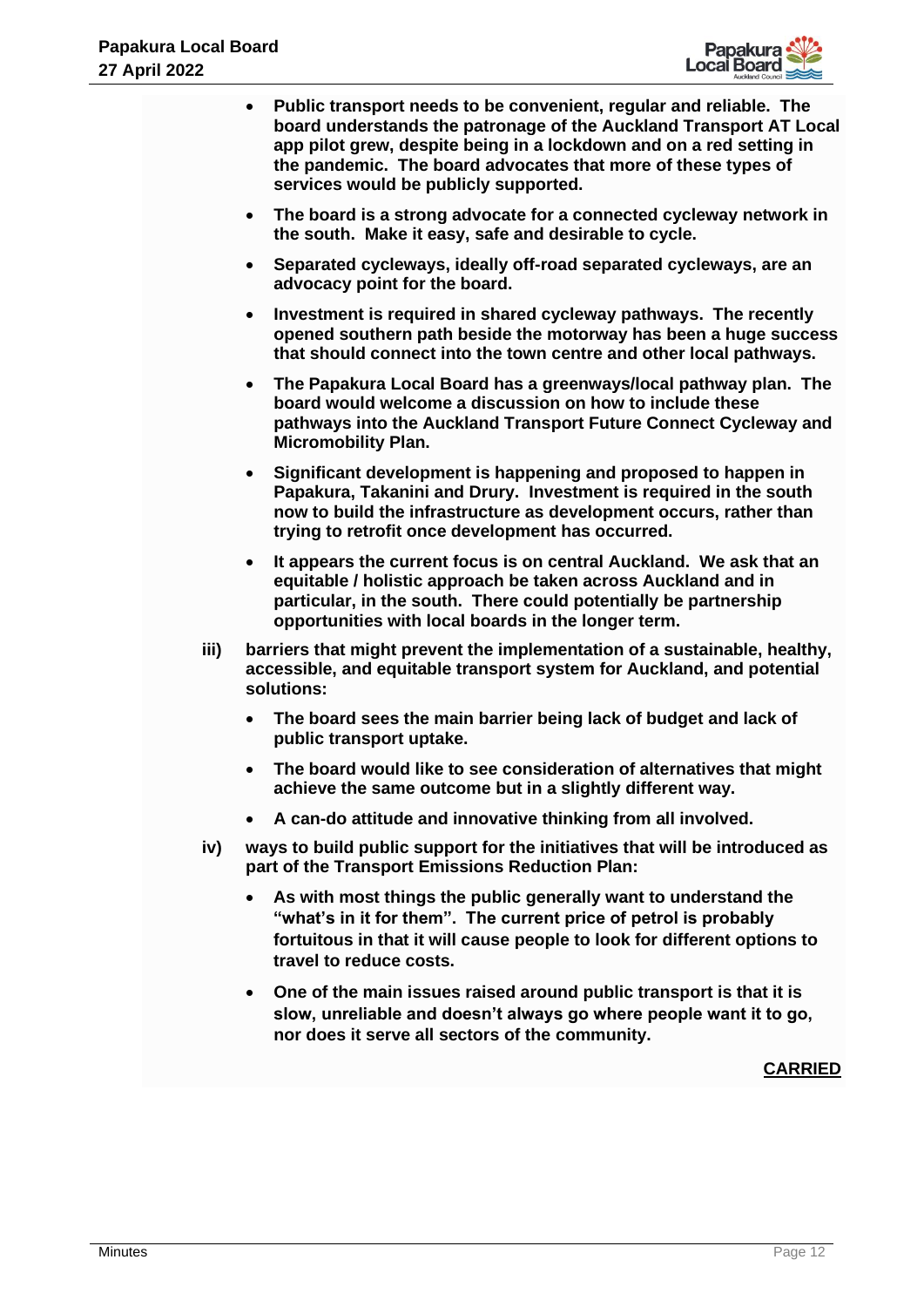

# **18 For Information: Reports referred to the Papakura Local Board**

Resolution number PPK/2022/61

MOVED by Chairperson B Catchpole, seconded by Member F Auva'a:

## **That the Papakura Local Board:**

## **a) receive the following information from other local board meetings:**

| No.          | <b>Report Title</b>                                                                                                                                                   | <b>Item</b><br>no. | <b>Meeting</b><br><b>Date</b> | <b>Governing Body</b><br><b>Committee or Council</b><br><b>Controlled</b><br><b>Organisation or</b><br><b>Forum or Local Board</b> |
|--------------|-----------------------------------------------------------------------------------------------------------------------------------------------------------------------|--------------------|-------------------------------|------------------------------------------------------------------------------------------------------------------------------------|
| 1            | <b>Notice of Motion -</b><br><b>Chairperson Adele</b><br><b>White - Council</b><br><b>Enforcement</b>                                                                 | 14                 | 21 March<br>2022              | <b>Howick Local Board</b><br>resolutions circulated<br>to all local boards for<br>their information                                |
| $\mathbf{2}$ | <b>Reserve Revocation of</b><br>11R Birmingham<br>Road, Otara                                                                                                         | 15                 | 15 March<br>2022              | <b>Otara-Papatoetoe</b><br><b>Local Board</b><br>resolutions circulated<br>to all local boards for<br>their information            |
| 3            | <b>Notice of Motion -</b><br><b>Member J Maskill -</b><br><b>Waste Minimisation in</b><br>Albert-Eden                                                                 | 12                 | 15 March<br>2022              | <b>Albert-Eden Local</b><br><b>Board resolutions</b><br>circulated to all local<br>boards for their<br>information                 |
| 4            | <b>Reserve revocation of</b><br>5R Ferguson Street,<br><b>Mängere East, 31R</b><br><b>Killington Crescent,</b><br>Mängere and 1-5<br>Lippiatt Road,<br><b>Otāhuhu</b> | 14                 | 16 March<br>2022              | Mängere-Ötähuhu<br><b>Local Board</b><br>resolutions circulated<br>to all local boards for<br>their information                    |

## **CARRIED**

#### **19 Papakura Local Board Governance Forward Work Calendar - April 2022**

Resolution number PPK/2022/62

MOVED by Chairperson B Catchpole, seconded by Deputy Chairperson J Robinson: **That the Papakura Local Board:**

**a) note the Governance Forward Work Calendar.**

# **CARRIED**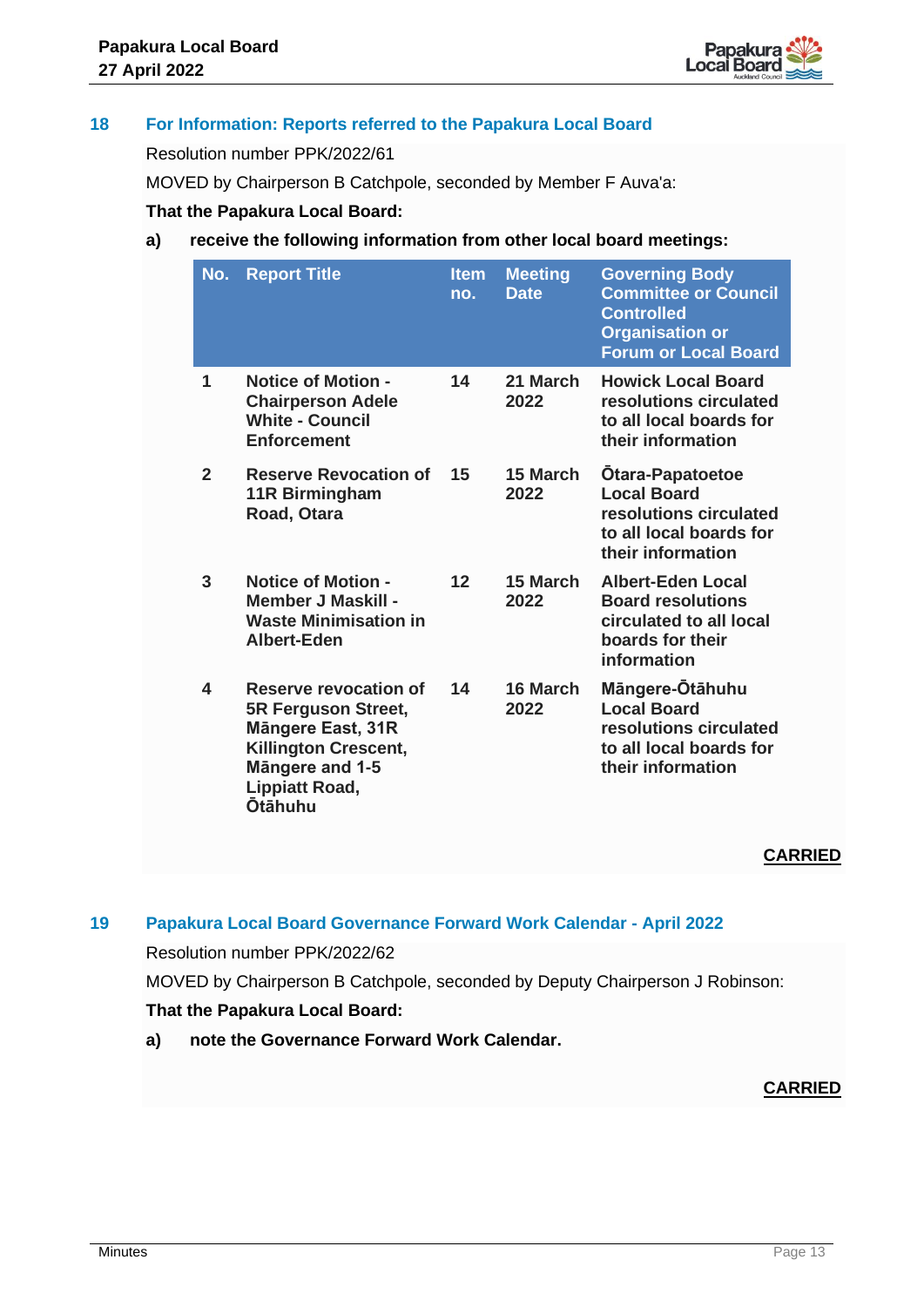

## **20 Papakura Local Board Achievements Register 2019-2022 Political Term**

MOVED by Chairperson B Catchpole, seconded by Member F Auva'a:

# **That the Papakura Local Board:**

**a) note the Papakura Local Board Achievements Register for the 2019-2022 political term.**

| <b>Date</b>          | <b>Achievement</b>                                                                                                                                                                                                                                                         |
|----------------------|----------------------------------------------------------------------------------------------------------------------------------------------------------------------------------------------------------------------------------------------------------------------------|
| 21 April 2022        | Attended the monthly meeting with the Papakura Police                                                                                                                                                                                                                      |
| <b>13 April 2022</b> | <b>Attended Papakura Commercial Projects Group</b><br>meeting.                                                                                                                                                                                                             |
| <b>12 April 2022</b> | Attended the Drury Committee meeting.                                                                                                                                                                                                                                      |
| <b>10 April 2022</b> | <b>Attended the Conifer Grove Residents and Ratepayers</b><br><b>AGM at Conifer Grove school.</b>                                                                                                                                                                          |
| 8 April 2022         | <b>Attended the Manukau Harbour Forum.</b>                                                                                                                                                                                                                                 |
| <b>8 April 2022</b>  | Attended the Police and Local Government Regional<br>briefing meeting                                                                                                                                                                                                      |
| 8 April 2022         | Attended the Future for Local Government Review Panel                                                                                                                                                                                                                      |
| <b>7 April 2022</b>  | Attended the Massey Park User Group (MPUG) meeting                                                                                                                                                                                                                         |
| <b>6 April 2022</b>  | <b>Attended the Papakura Community Network meeting</b>                                                                                                                                                                                                                     |
| <b>5 April 2022</b>  | <b>Attended Kuraconnect Governance meeting</b>                                                                                                                                                                                                                             |
| <b>30 March 2022</b> | Attended the AR Cultural Experience at Takaanini library                                                                                                                                                                                                                   |
| <b>28 March 2022</b> | <b>Attended the Papakura Business Association</b>                                                                                                                                                                                                                          |
| 24 March 2022        | <b>Facilitated the Franklin and Papakura Citizenship</b><br><b>Ceremony</b>                                                                                                                                                                                                |
| <b>23 March 2022</b> | <b>Approved the Keri Down Park renewals</b><br>$\bullet$<br><b>Provided input to development of Auckland</b><br>$\bullet$<br><b>Transport's Interim Speed Management Plan</b><br>Approved an urgent decision to provide a grant for<br>a plaque at Drury Runciman Cenotaph |
| <b>17 March 2022</b> | Attended the monthly meeting with the Papakura Police                                                                                                                                                                                                                      |
| <b>15 March 2022</b> | <b>Attended the Planet Youth Papakura Governance</b><br>meeting                                                                                                                                                                                                            |